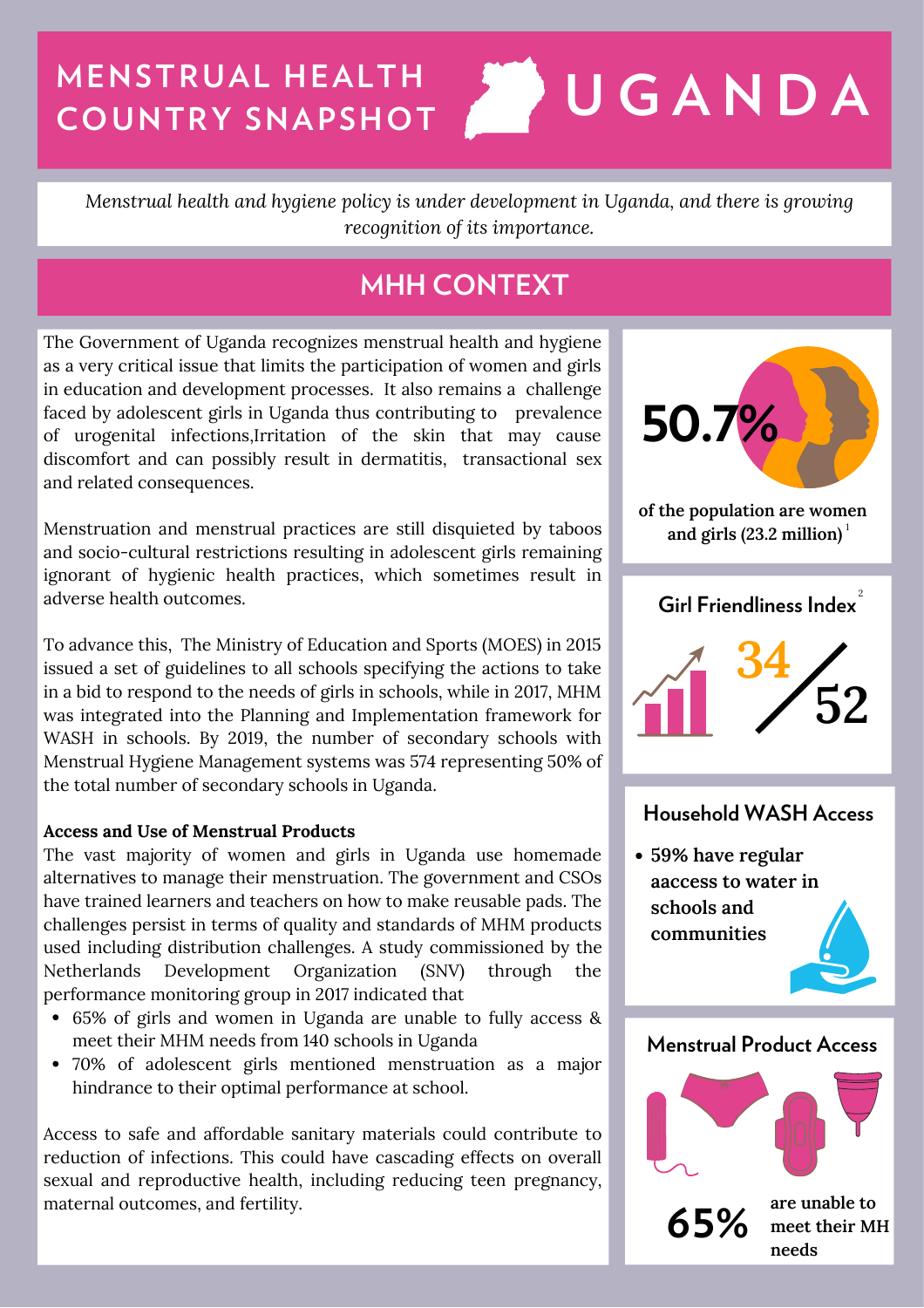## **A situational analysis study in Uganda by MoES indicated the following;**

- Over 50% of girls and women were stressed while in menstruation due to menstrual pains, body weaknesses, and heavy flow which often bring headaches
- 79% of women and girls experience menstrual pain (dysmenorrhea) as their main menstrual health challenge.
- Disposal pads are the most commonly used material among school girls and career women. Rural women and girls commonly used pieces of cloth for padding. 52% use disposable pads, 32% use pieces of cloth, 6% reusable pads, 5% cotton wool, 3% used toilet paper, while 2% use other materials
- Eight (8) districts representing 57% of those sampled for the study indicated providing emergency pads. Of the 152 girls interviewed, 43 of them reported having emergency pads at school while 109 (71%) of the girls had none in their schools.

#### **Access to information**

65% of women and girls have access to basic MHM information, with the major source of information being schools for (61%); mainly for teachers, school going boys and girls. Other major sources of information included; peers reported by 45% of respondents, workmates (37%) and CSOs/ NGOs (27%).

#### **Absenteeism**

In the same study, it is established that the increase in school absenteeism among girls is partly attributed to starting their periods. Research from the 2020 situational analysis report by the Ministry of Education and Sports, further indicated that more than half of girls that enroll in primary one drop out before sitting their Primary Leaving Examinations mainly because of menstrual challenges such as inability to afford sanitary products such as pads, - 77% of girls miss 2 - 3 days of school due to menstrual-related challenges.

#### **Access to water**

59% have regular access to water at school and in communities, 93% of schools do not have latrines for children living with disabilities, less than 50% of schools have washrooms while less than 10% have the washrooms in good conditions. In Uganda, the majority of women and girls lack access to appropriate sanitation facilities. Government and a small handful of NGOs at the national and regional level offer programs to support improved sanitation in schools; however, few of these programs have an MHM component. There is growing interest and intention to address MHM through governmental action, as demonstrated by Policy.

## **Waste disposal**

80% of female respondents in the MHM situation analysis reported disposing off their pads in latrines, and similarly, 80% of public schools do not have incinerators.

## **Access to other sanitation facilities**

86% have separate toilet facilities for boys, girls and teachers.

#### **Access to clinical care**

Girls get inadequate clinical care when they experience menstrual health problems such as premenstrual syndrome, painful menstrual periods, irregular menstrual periods and excessive bleeding. This affects girls in their well-being, including their confidence, shame, stigma and self esteem thus Psychological distress resulting from stigma and bullying